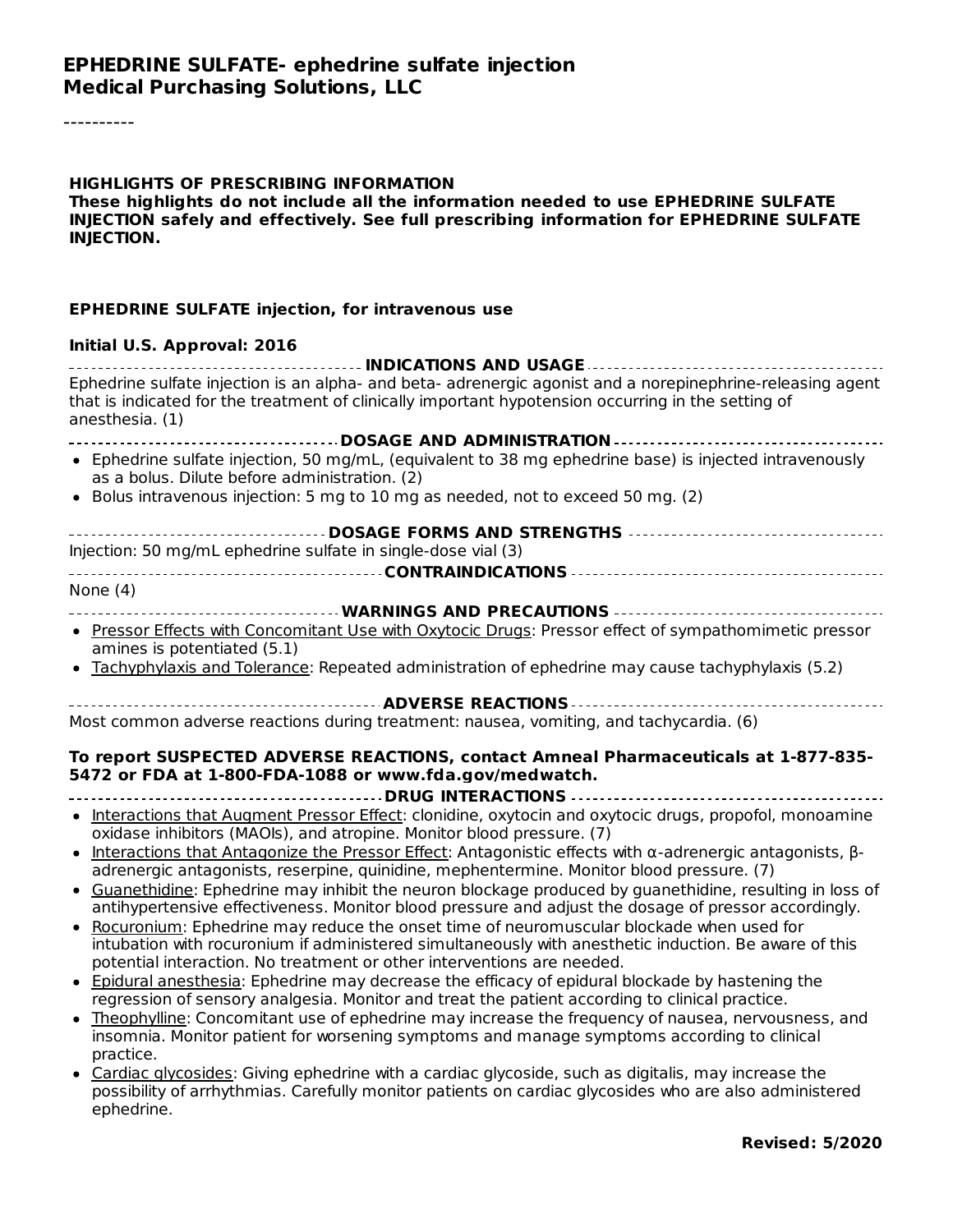#### **FULL PRESCRIBING INFORMATION: CONTENTS\***

#### **1 INDICATIONS AND USAGE**

#### **2 DOSAGE AND ADMINISTRATION**

2.1 General Dosage and Administration Instructions

2.2 Dosing for the Treatment of Clinically Important Hypotension in the Setting of Anesthesia

2.3 Prepare a 5 mg/mL Solution for Bolus Intravenous Administration

#### **3 DOSAGE FORMS AND STRENGTHS**

#### **4 CONTRAINDICATIONS**

#### **5 WARNINGS AND PRECAUTIONS**

- 5.1 Pressor Effect with Concomitant Oxytocic Drugs
- 5.2 Tolerance and Tachyphylaxis
- 5.3 Risk of Hypertension When Used Prophylactically

#### **6 ADVERSE REACTIONS**

#### **7 DRUG INTERACTIONS**

#### **8 USE IN SPECIFIC POPULATIONS**

- 8.1 Pregnancy
- 8.2 Lactation
- 8.4 Pediatric Use
- 8.5 Geriatric Use
- 8.6 Renal Impairment

## **10 OVERDOSAGE**

#### **11 DESCRIPTION**

#### **12 CLINICAL PHARMACOLOGY**

- 12.1 Mechanism of Action
- 12.2 Pharmacodynamics
- 12.3 Pharmacokinetics

#### **13 NONCLINICAL TOXICOLOGY**

13.1 Carcinogenesis, Mutagenesis, Impairment of Fertility

#### **14 CLINICAL STUDIES**

#### **16 HOW SUPPLIED/STORAGE AND HANDLING**

\* Sections or subsections omitted from the full prescribing information are not listed.

#### **FULL PRESCRIBING INFORMATION**

#### **1 INDICATIONS AND USAGE**

Ephedrine sulfate injection is indicated for the treatment of clinically important hypotension occurring in the setting of anesthesia.

# **2 DOSAGE AND ADMINISTRATION**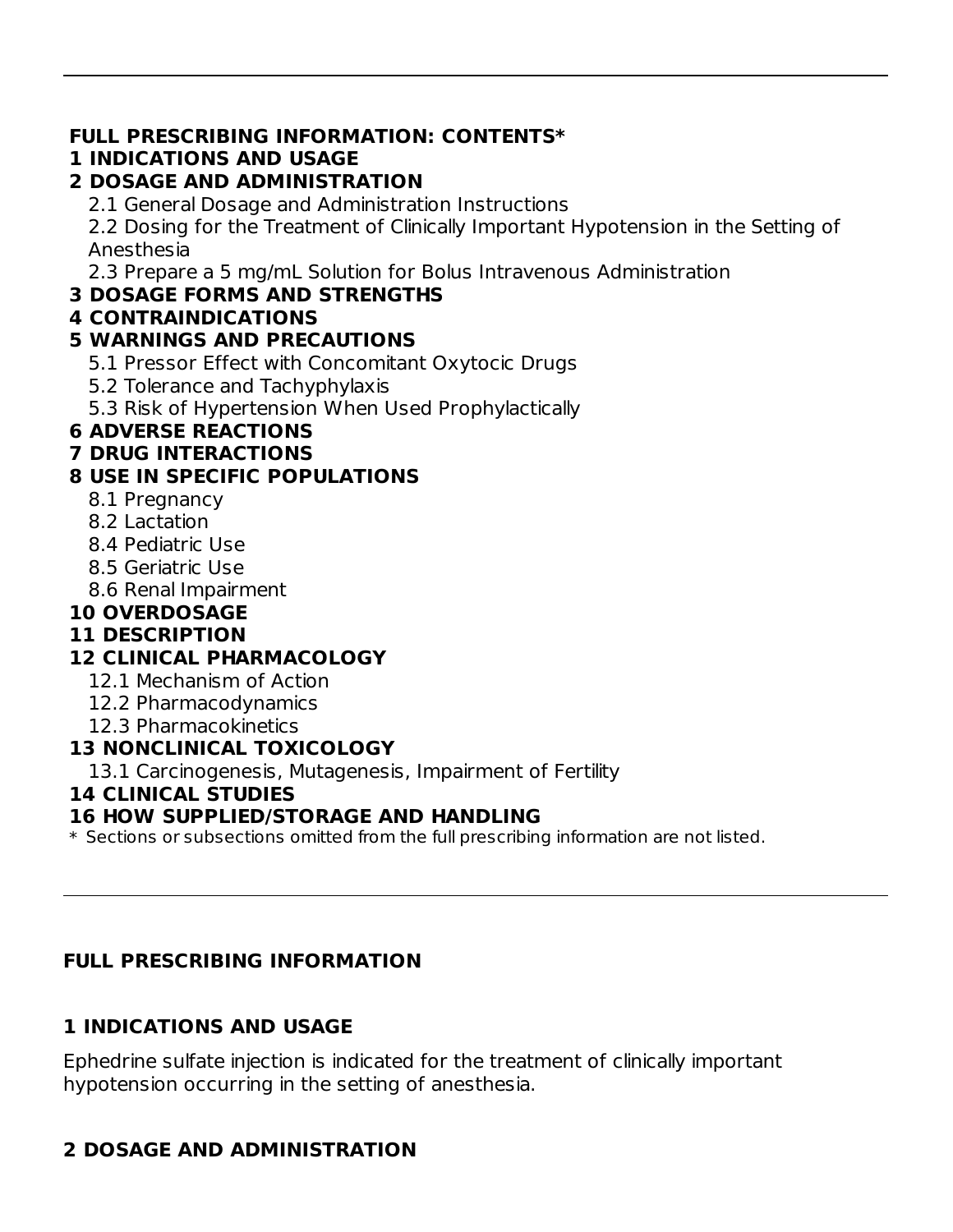#### **2.1 General Dosage and Administration Instructions**

Ephedrine sulfate injection must be diluted before administration as an intravenous bolus to achieve the desired concentration. Dilute with normal saline or 5% dextrose in water.

Inspect parenteral drug products visually for particulate matter and discoloration prior to administration, whenever solution and container permit. Discard unused portion.

#### **2.2 Dosing for the Treatment of Clinically Important Hypotension in the Setting of Anesthesia**

The recommended dosages for the treatment of clinically important hypotension in the setting of anesthesia is an initial dose of 5 mg to 10 mg administered by intravenous bolus. Administer additional boluses as needed, not to exceed a total dosage of 50 mg.

Adjust dosage according to the blood pressure goal (i.e., titrate to effect).

#### **2.3 Prepare a 5 mg/mL Solution for Bolus Intravenous Administration**

For bolus intravenous administration, prepare a solution containing a final concentration of 5 mg/mL of ephedrine sulfate injection:

- Withdraw 50 mg (1 mL of 50 mg/mL) of ephedrine sulfate injection and dilute with 9 mL of 5% Dextrose Injection or 0.9% Sodium Chloride Injection.
- Withdraw an appropriate dose of the 5 mg/mL solution prior to bolus intravenous administration.

#### **3 DOSAGE FORMS AND STRENGTHS**

Ephedrine sulfate injection, USP is available as a single-dose 1 mL vial that contains 50 mg/mL ephedrine sulfate USP, equivalent to 38 mg ephedrine base.

#### **4 CONTRAINDICATIONS**

None

#### **5 WARNINGS AND PRECAUTIONS**

#### **5.1 Pressor Effect with Concomitant Oxytocic Drugs**

Serious postpartum hypertension has been described in patients who received both a vasopressor (i.e., methoxamine, phenylephrine, ephedrine) and an oxytocic (i.e., methylergonovine, ergonovine) [see Drug Interactions (7)]. Some of these patients experienced a stroke. Carefully monitor the blood pressure of individuals who have received both ephedrine and an oxytocic.

#### **5.2 Tolerance and Tachyphylaxis**

Data indicate that repeated administration of ephedrine can result in tachyphylaxis. Clinicians treating anesthesia-induced hypotension with ephedrine sulfate injection should be aware of the possibility of tachyphylaxis and should be prepared with an alternative pressor to mitigate unacceptable responsiveness.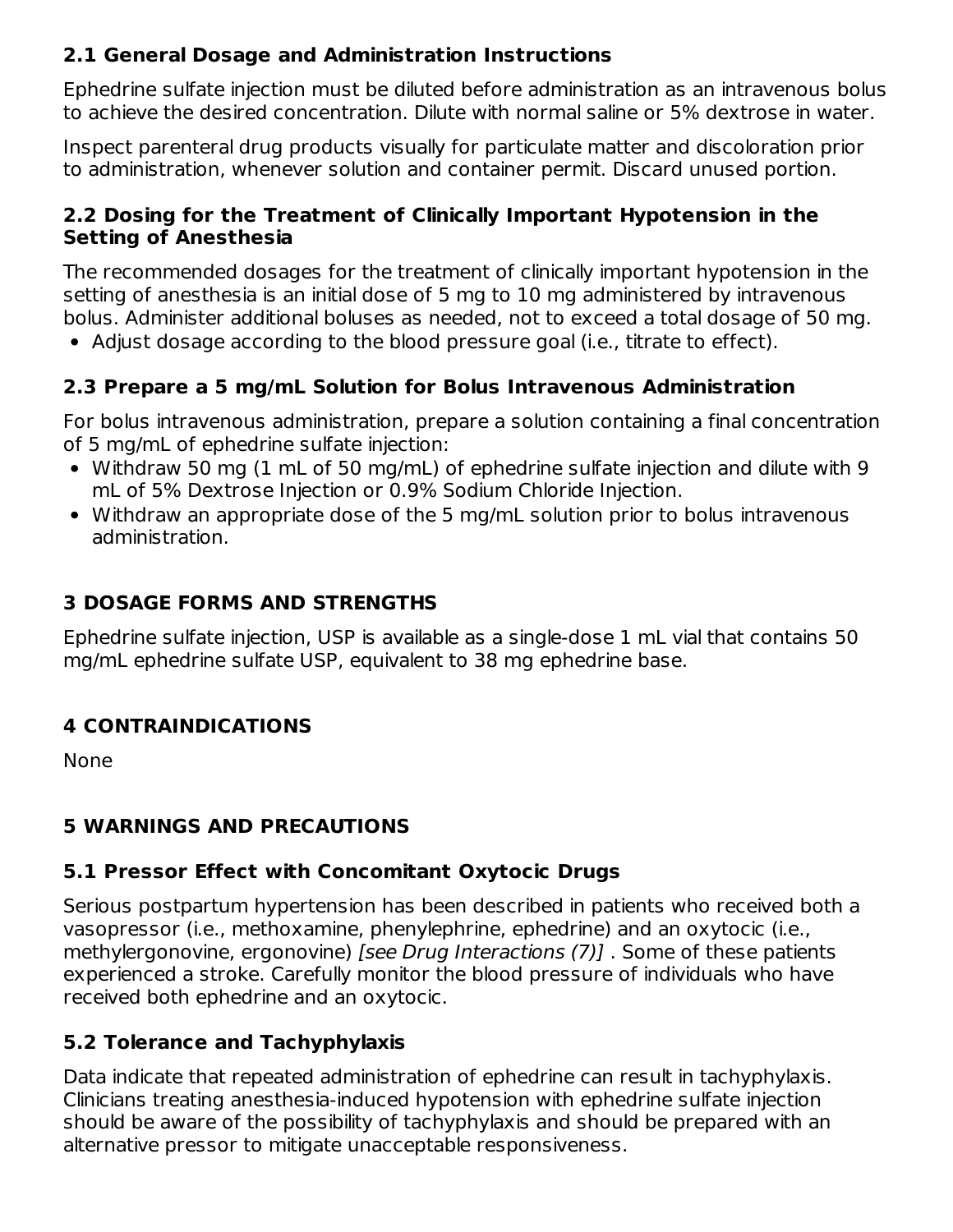#### **5.3 Risk of Hypertension When Used Prophylactically**

When used to prevent hypotension, ephedrine has been associated with an increased incidence of hypertension compared with when ephedrine is used to treat hypotension.

#### **6 ADVERSE REACTIONS**

The following adverse reactions associated with the use of ephedrine sulfate were identified in the literature. Because these reactions are reported voluntarily from a population of uncertain size, it is not always possible to estimate their frequency reliably or to establish a causal relationship to drug exposure.

Gastrointestinal disorders: Nausea, vomiting

Cardiac disorders: Tachycardia, palpitations (thumping heart), reactive hypertension, bradycardia, ventricular ectopics, R-R variability

Nervous system disorders: Dizziness

Psychiatric disorders: Restlessness

#### **7 DRUG INTERACTIONS**

| Interactions that Augment the Pressor Effect |                                                                                                                                                                                                                                                                |  |  |
|----------------------------------------------|----------------------------------------------------------------------------------------------------------------------------------------------------------------------------------------------------------------------------------------------------------------|--|--|
| Oxytocin and oxytocic drugs                  |                                                                                                                                                                                                                                                                |  |  |
| Clinical Impact:                             | Serious postpartum hypertension has been<br>described in patients who received both a<br>vasopressor (i.e., methoxamine, phenylephrine,<br>ephedrine) and an oxytocic (i.e., methylergonovine,<br>ergonovine). Some of these patients experienced a<br>stroke. |  |  |
| Intervention:                                | Carefully monitor the blood pressure of individuals<br>who have received both ephedrine and an oxytocic.                                                                                                                                                       |  |  |
|                                              | Clonidine, propofol, monoamine oxidase inhibitors (MAOIs), atropine                                                                                                                                                                                            |  |  |
| Clinical Impact:                             | These drugs augment the pressor effect of<br>ephedrine.                                                                                                                                                                                                        |  |  |
| Intervention:                                | Carefully monitor the blood pressure of individuals<br>who have received both ephedrine and any of these<br>drugs.                                                                                                                                             |  |  |
|                                              | Interactions that Antagonize the Pressor Effect                                                                                                                                                                                                                |  |  |
| Clinical Impact:                             | These drugs antagonize the pressor effect of<br>ephedrine.                                                                                                                                                                                                     |  |  |
| Intervention:                                | Carefully monitor the blood pressure of individuals<br>who have received both ephedrine and any of these<br>drugs.                                                                                                                                             |  |  |
| <b>Examples:</b>                             | $\alpha$ -adrenergic antagonists, β-adrenergic receptor<br>antagonists, reserpine, quinidine, mephentermine                                                                                                                                                    |  |  |
| <b>Other Drug Interactions</b>               |                                                                                                                                                                                                                                                                |  |  |
| Guanethidine                                 |                                                                                                                                                                                                                                                                |  |  |
|                                              | Ephedrine may inhibit the neuron blockage                                                                                                                                                                                                                      |  |  |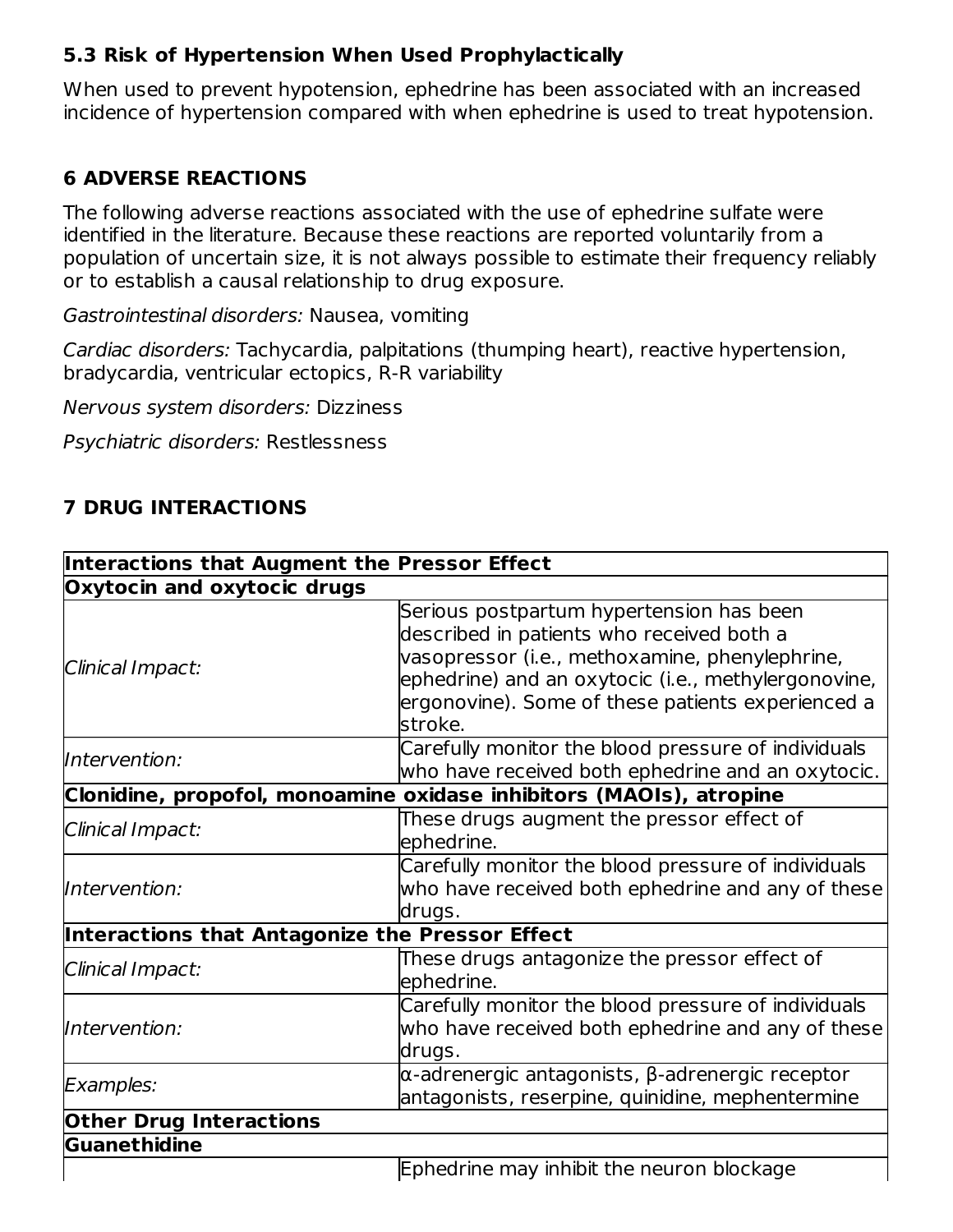| Clinical Impact:           | produced by guanethidine, resulting in loss of<br>antihypertensive effectiveness.                                                                                         |  |  |  |
|----------------------------|---------------------------------------------------------------------------------------------------------------------------------------------------------------------------|--|--|--|
| Intervention:              | Clinician should monitor patient for blood pressor<br>response and adjust the dosage or choice of<br>pressor accordingly.                                                 |  |  |  |
| <b>Rocuronium</b>          |                                                                                                                                                                           |  |  |  |
| Clinical Impact:           | Ephedrine may reduce the onset time of<br>neuromuscular blockade when used for intubation<br>with rocuronium if administered simultaneously with<br>anesthetic induction. |  |  |  |
| Intervention:              | Be aware of this potential interaction. No treatment<br>or other interventions are needed.                                                                                |  |  |  |
| <b>Epidural anesthesia</b> |                                                                                                                                                                           |  |  |  |
| Clinical Impact:           | Ephedrine may decrease the efficacy of epidural<br>blockade by hastening the regression of sensory<br>analgesia.                                                          |  |  |  |
| Intervention:              | Monitor and treat the patient according to clinical<br>practice.                                                                                                          |  |  |  |
| <b>Theophylline</b>        |                                                                                                                                                                           |  |  |  |
| Clinical Impact:           | Concomitant use of ephedrine may increase the<br>frequency of nausea, nervousness, and insomnia.                                                                          |  |  |  |
| Intervention:              | Monitor patient for worsening symptoms and<br>manage symptoms according to clinical practice.                                                                             |  |  |  |
| <b>Cardiac glycosides</b>  |                                                                                                                                                                           |  |  |  |
| Clinical Impact:           | Giving ephedrine with a cardiac glycoside, such as<br>digitalis, may increase the possibility of arrhythmias.                                                             |  |  |  |
| Intervention:              | Carefully monitor patients on cardiac glycosides<br>who are also administered ephedrine.                                                                                  |  |  |  |

#### **8 USE IN SPECIFIC POPULATIONS**

#### **8.1 Pregnancy**

#### Risk Summary

Available data from randomized studies, case series, and reports of ephedrine sulfate use in pregnant women have not identified a drug-associated risk of major birth defects, miscarriage, or adverse maternal or fetal outcomes. However, there are clinical considerations due to underlying conditions (see Clinical Considerations). In animal reproduction studies, decreased fetal survival and fetal body weights were observed in the presence of maternal toxicity after normotensive pregnant rats were administered 60 mg/kg intravenous ephedrine sulfate (12 times the maximum recommended human dose (MRHD) of 50 mg/day). No malformations or embryofetal adverse effects were observed when pregnant rats or rabbits were treated with intravenous bolus doses of ephedrine sulfate during organogenesis at doses 1.9 and 7.7 times the MRHD, respectively [See data].

The estimated background risk of major birth defects and miscarriage for the indicated population are unknown. All pregnancies have a background risk of birth defect, loss, or other adverse outcomes. In the U.S. general population, the estimated background risk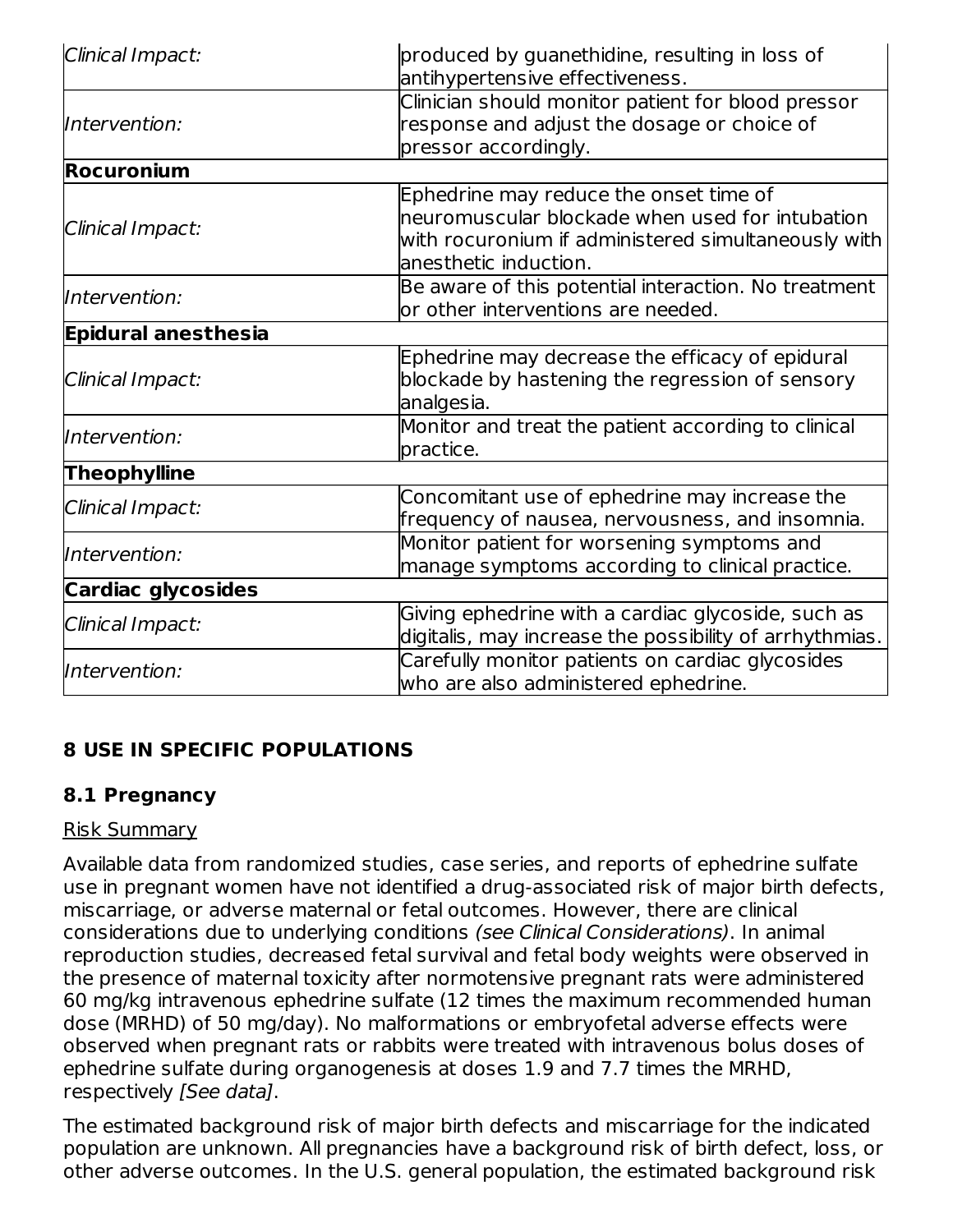of major birth defects and miscarriage in clinically recognized pregnancies is 2% to 4% and 15% to 20%, respectively.

#### Clinical Considerations

#### Disease-associated maternal and/or embryofetal risk

Untreated hypotension associated with spinal anesthesia for cesarean section is associated with an increase in maternal nausea and vomiting. A decrease in uterine blood flow due to maternal hypotension may result in fetal bradycardia and acidosis.

#### Fetal/Neonatal Adverse Reactions

Cases of potential metabolic acidosis in newborns at delivery with maternal ephedrine exposure have been reported in the literature. These reports describe umbilical artery pH of ≤7.2 at the time of delivery [see Clinical Pharmacology 12.3]. Monitoring of the newborn for signs and symptoms of metabolic acidosis may be required. Monitoring of infant's acid-base status is warranted to ensure that an episode of acidosis is acute and reversible.

#### Data

#### Animal Data

Decreased fetal body weights were observed when pregnant rats were administered intravenous bolus doses of 60 mg/kg ephedrine sulfate (12 times the maximum recommended human dose (MRHD) of 50 mg based on body surface area) from Gestation Day 6 to 17. This dose was associated with evidence of maternal toxicity (decreased body weight of dams and abnormal head movements). No malformations or fetal deaths were noted at this dose. No effects on fetal body weight were noted at 10 mg/kg (1.9 times the MRHD of 50 mg).

No evidence of malformations or embryo-fetal toxicity were noted in pregnant rabbits administered intravenous bolus doses up to 20 mg/kg ephedrine sulfate (7.7 times the maximum recommended human dose (MRHD) of 50 mg based on body surface area) from Gestation Day 6 to 20. This dose was associated with expected pharmacological maternal effects (increased respiration rate, dilated pupils, piloerection).

Decreased fetal survival and body weights in the presence of maternal toxicity (increased mortality) were noted when pregnant dams were administered intravenous bolus doses of 60 mg/kg epinephrine sulfate (approximately 12 times the MRHD based on body surface area) from GD 6 through Lactation Day 20. No adverse effects were noted at 10 mg/kg (1.9 times the MRHD).

#### **8.2 Lactation**

#### Risk Summary

A single published case report indicates that ephedrine is present in human milk. However, no information is available on the effects of the drug on the breastfed infant or the effects of the drug on milk production. The developmental and health benefits of breastfeeding should be considered along with the mother's clinical need for ephedrine sulfate injection and any potential adverse effects on the breastfed child from ephedrine sulfate injection or from the underlying maternal condition.

#### **8.4 Pediatric Use**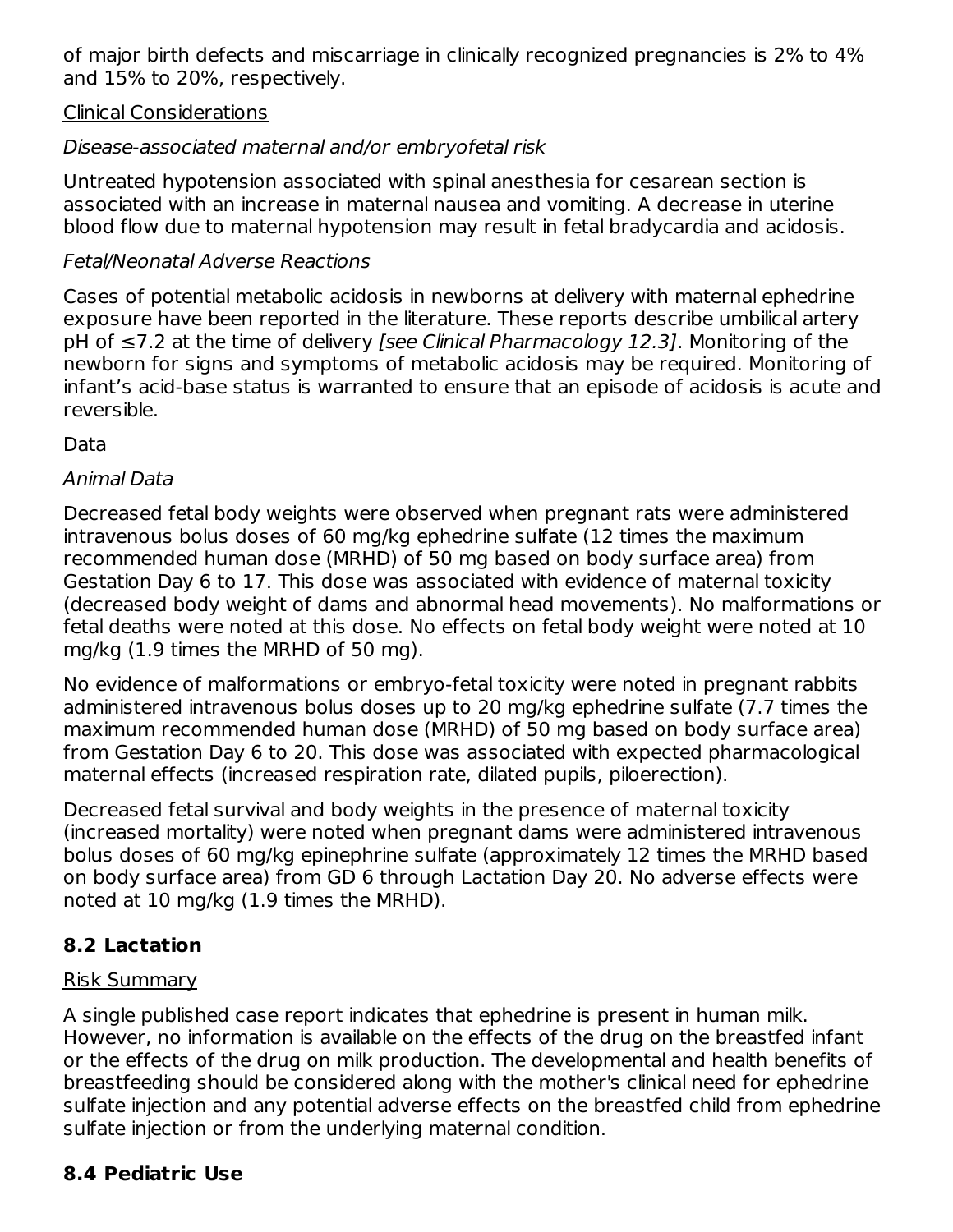The safety and effectiveness of ephedrine sulfate in pediatric patients have not been established.

#### Animal Toxicity Data

In a study in which juvenile rats were administered intravenous bolus doses of 2, 10, or 60 mg/kg ephedrine sulfate daily from Postnatal Day 35 to 56, an increased incidence of mortality was noted at the high dose of 60 mg/kg. The no-adverse-effect level was 10 mg/kg (approximately 1.9 times a maximum daily dose of 50 mg in a 60 kg person based on body surface area).

#### **8.5 Geriatric Use**

Clinical studies of ephedrine did not include sufficient numbers of subjects aged 65 and over to determine whether they respond differently from younger subjects. Other reported clinical experience has not identified differences in responses between the elderly and younger patients. In general, dose selection for an elderly patient should be cautious, usually starting at the low end of the dosing range, reflecting the greater frequency of decreased hepatic, renal, or cardiac function, and of concomitant disease or other drug therapy. This drug is known to be substantially excreted by the kidney, and the risk of adverse reactions to this drug may be greater in patients with impaired renal function. Because elderly patients are more likely to have decreased renal function, care should be taken in dose selection, and it may be useful to monitor renal function.

#### **8.6 Renal Impairment**

Ephedrine and its metabolite are excreted in urine. In patients with renal impairment, excretion of ephedrine is likely to be affected with a corresponding increase in elimination half-life, which will lead to slow elimination of ephedrine and consequently prolonged pharmacological effect and potentially adverse reactions. Monitor patients with renal impairment carefully after the initial bolus dose for adverse events.

#### **10 OVERDOSAGE**

Overdose of ephedrine can cause a rapid rise in blood pressure. In the case of an overdose, careful monitoring of blood pressure is recommended. If blood pressure continues to rise to an unacceptable level, parenteral antihypertensive agents can be administered at the discretion of the clinician.

#### **11 DESCRIPTION**

Ephedrine is an alpha- and beta-adrenergic agonist and a norepinephrine-releasing agent. Ephedrine sulfate injection, USP is a clear, colorless, sterile solution for intravenous injection. It must be diluted before intravenous administration. The chemical name of ephedrine sulfate is (1R,2S)-(-)-2-methylamine-1-phenylpropan-1-ol sulfate, and the molecular weight is 428.5 g/mol. Its molecular formula is (C  $_{10}$ H  $_{15}$ NO)  $_{2}$ .H  $_{2}$ SO  $_{4}$  and structural formula is depicted below: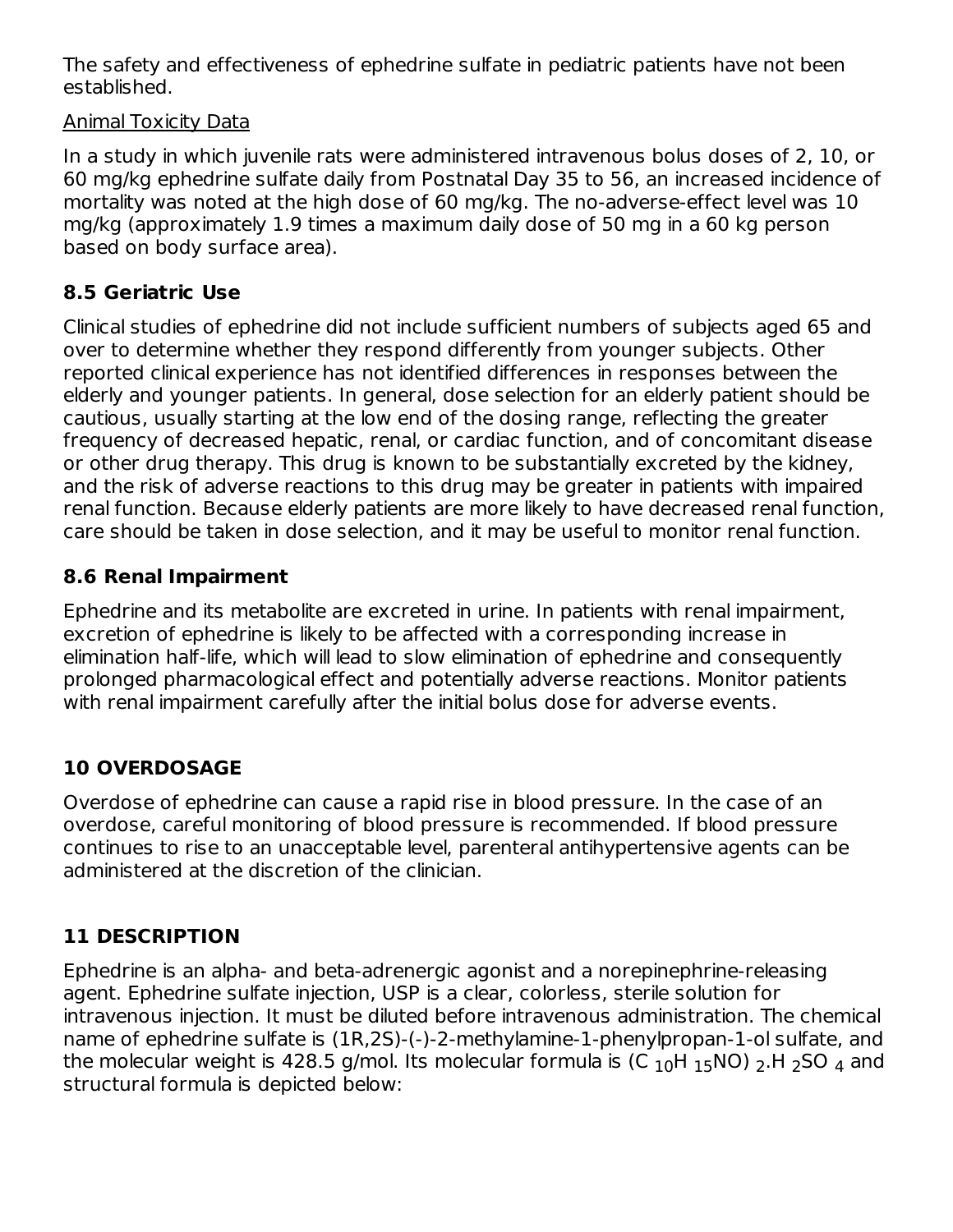

Ephedrine sulfate, USP is a white to off-white powder; it is freely soluble in water and slightly soluble in alcohol. Each mL contains ephedrine sulfate, USP 50 mg (equivalent to 38 mg ephedrine base) in water for injection. The pH is adjusted with sodium hydroxide and/or glacial acetic acid if necessary. The pH range is 4.5 to 7.0.

# **12 CLINICAL PHARMACOLOGY**

#### **12.1 Mechanism of Action**

Ephedrine sulfate is a sympathomimetic amine that directly acts as an agonist at α- and ß-adrenergic receptors and indirectly causes the release of norepinephrine from sympathetic neurons. Pressor effects by direct alpha- and beta-adrenergic receptor activation are mediated by increases in arterial pressures, cardiac output, and peripheral resistance. Indirect adrenergic stimulation is caused by norepinephrine release from sympathetic nerves.

#### **12.2 Pharmacodynamics**

Ephedrine stimulates heart rate and cardiac output and variably increases peripheral resistance; as a result, ephedrine usually increases blood pressure. Stimulation of the αadrenergic receptors of smooth muscle cells in the bladder base may increase the resistance to the outflow of urine. Activation of ß-adrenergic receptors in the lungs promotes bronchodilation.

The overall cardiovascular effect from ephedrine is the result of a balance among  $\alpha$ -1 adrenoceptor-mediated vasoconstriction, ß-2 adrenoceptor-mediated vasoconstriction, and ß-2 adrenoceptor-mediated vasodilatation. Stimulation of the ß-1 adrenoceptors results in positive inotrope and chronotrope action. Tachyphylaxis to the pressor effects of ephedrine may occur with repeated administration [see Warnings and Precautions  $(5.2)$ ].

#### **12.3 Pharmacokinetics**

Publications studying pharmacokinetics of oral administration of (-)-ephedrine support that (-)-ephedrine is metabolized into norephedrine. However, the metabolism pathway is unknown. Both the parent drug and the metabolite are excreted in urine. Limited data after intravenous administration of ephedrine support similar observations of urinary excretion of drug and metabolite. The plasma elimination half-life of ephedrine following oral administration was about 6 hours.

Ephedrine crosses the placental barrier [see Use in Specific Populations (8.1)] .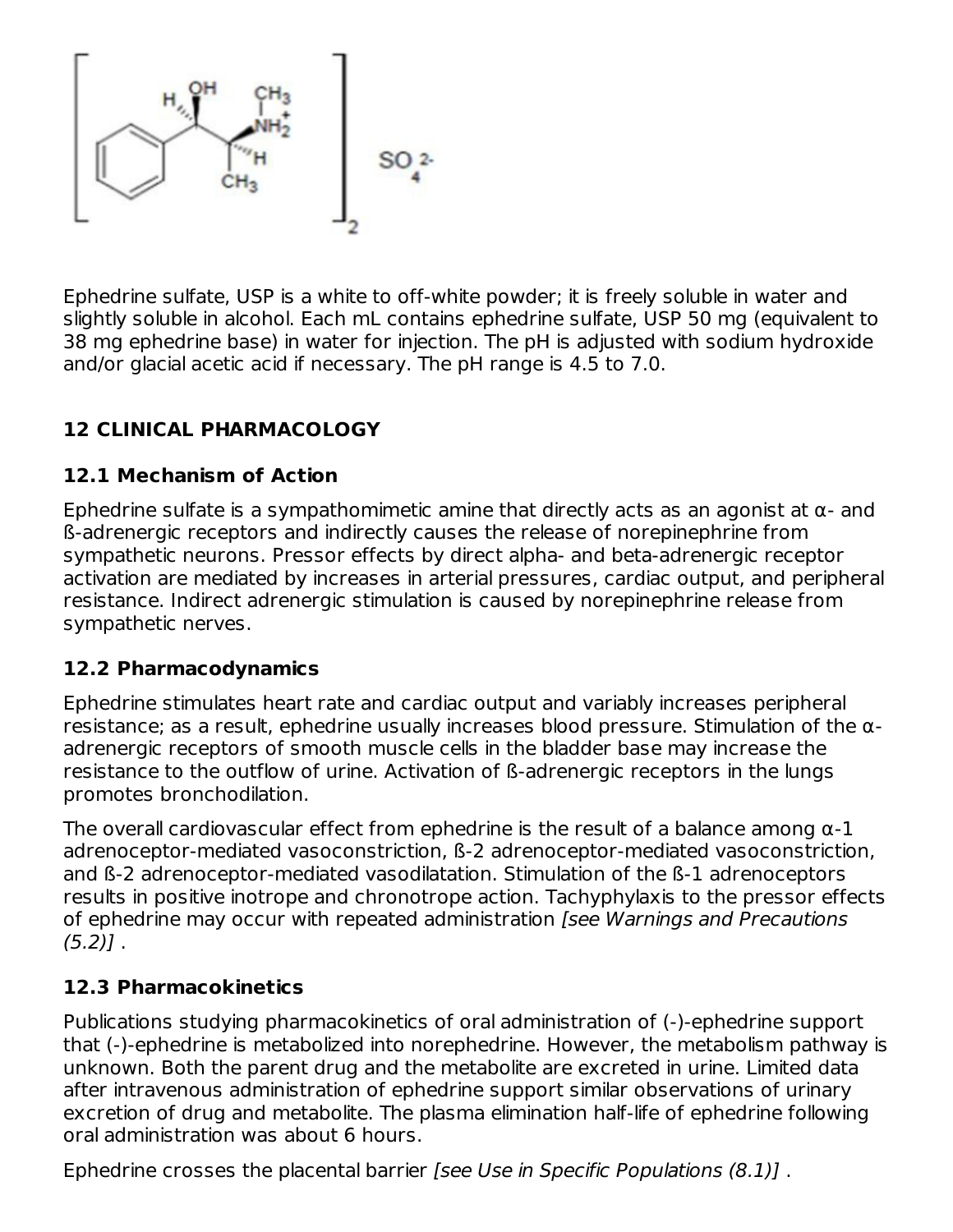#### **13 NONCLINICAL TOXICOLOGY**

#### **13.1 Carcinogenesis, Mutagenesis, Impairment of Fertility**

Carcinogenesis: Two-year feeding studies in rats and mice conducted under the National Toxicology Program (NTP) demonstrated no evidence of carcinogenic potential with ephedrine sulfate at doses up to 10 mg/kg/day and 27 mg/kg/day (approximately 2 times and 3 times the maximum human recommended dose on a mg/m  $^2$  basis, respectively).

Mutagenesis: Ephedrine sulfate tested negative in the *in vitro* bacterial reverse mutation assay, the in vitro mouse lymphoma assay, the in vitro sister chromatid exchange, the in vitro chromosomal aberration assay, and the in vivo rat bone marrow micronucleus assay.

Impairment of Fertility: There was no impact on fertility or early embryonic development in a study in which male rats were administered intravenous bolus doses of 0, 2, 10, or 60 mg/kg ephedrine sulfate (up to 12 times the maximum recommended human dose of 50 mg based on body surface area) for 28 days prior to mating and through gestation and females were treated for 14 days prior to mating through Gestation Day 7.

#### **14 CLINICAL STUDIES**

The evidence for the efficacy of ephedrine injection is derived from the published literature. Increases in blood pressure following administration of ephedrine were observed in 14 studies, including 9 where ephedrine was used in pregnant women undergoing neuraxial anesthesia during Cesarean delivery, 1 study in non-obstetric surgery under neuraxial anesthesia, and 4 studies in patients undergoing surgery under general anesthesia. Ephedrine has been shown to raise systolic and mean blood pressure when administered as a bolus dose following the development of hypotension during anesthesia.

#### **16 HOW SUPPLIED/STORAGE AND HANDLING**

Ephedrine Sulfate Injection USP, **50 mg/mL** is a clear, colorless sterile solution and supplied in 1 mL single-dose glass vials. Each mL contains 50 mg of ephedrine sulfate USP, equivalent to 38 mg ephedrine base.

It is available as follows:

#### **50 mg/mL (1 mL)**

1 mL Single-dose Vial:

10 Vials in a Carton:

1637-7

25 Vials in a Carton:

NDC 70121-

NDC 70121-1637-1

NDC 70121-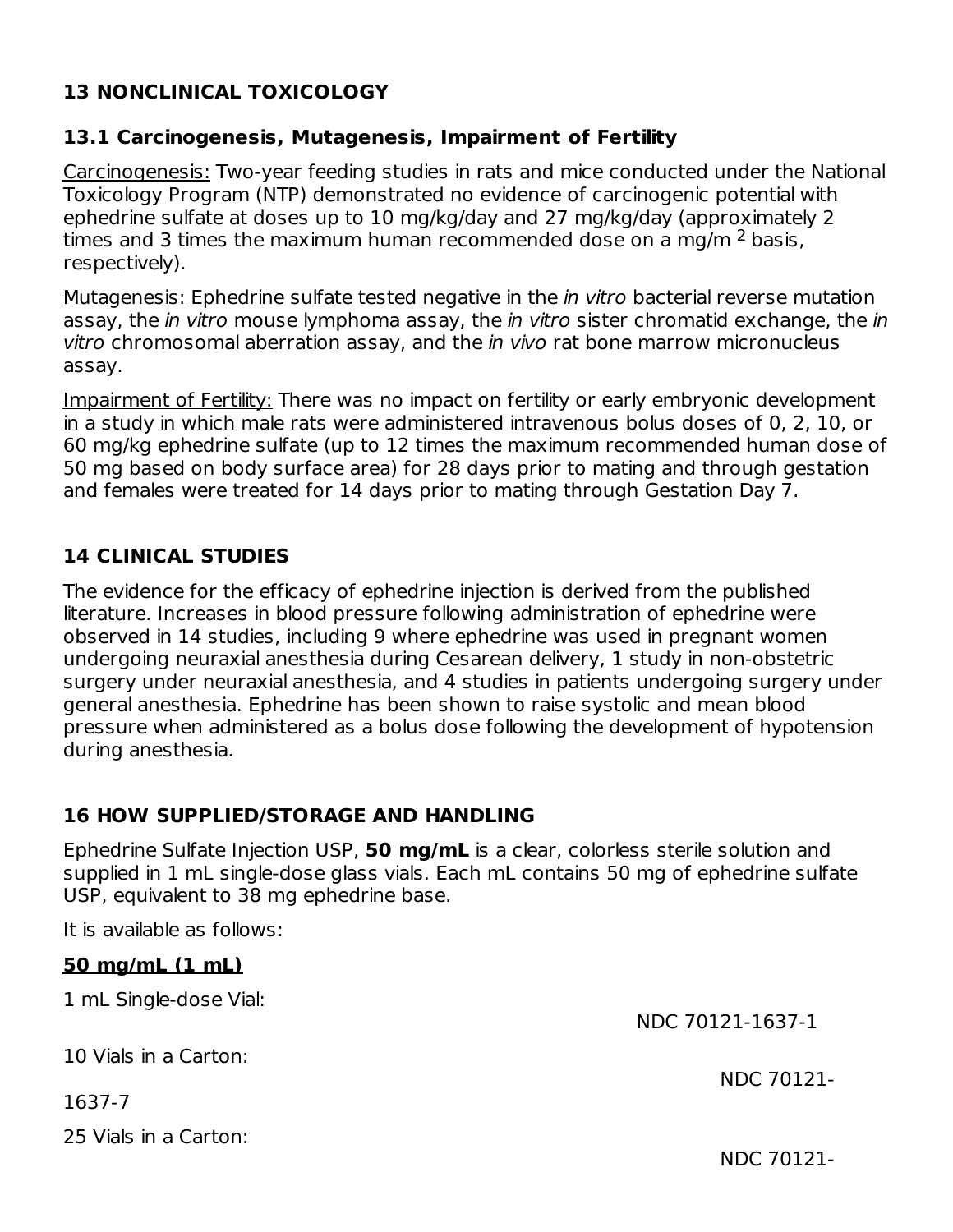1637-5

Vial stoppers are not manufactured with natural rubber latex.

Store ephedrine sulfate injection USP, 50 mg/mL, at 20° to 25°C (68° to 77°F); excursions permitted between 15° to 30°C (59° to 86°F) [see USP Controlled Room Temperature]. Store in carton until time of use.

For single-dose only. Discard unused portion.

Manufactured by: **Amneal Pharmaceuticals Pvt. Ltd. Parenteral Unit** Ahmedabad 382213, INDIA

Distributed by: **Amneal Pharmaceuticals LLC** Bridgewater, NJ 08807

Rev. 05-2020-01

#### **PRINCIPAL DISPLAY PANEL**

#### **PRINCIPAL DISPLAY PANEL - VIAL LABEL**

#### **Ephedrine Sulfate Injection USP, 50 mg/mL (1 mL)**

#### **Rx only**



PRINCIPAL DISPLAY PANEL - OUTER PACKAGE

**NDC 71872-7257-01**

**Ephedrine Sulfate Injection USP, 50 mg/mL (1 mL)**

**Rx only**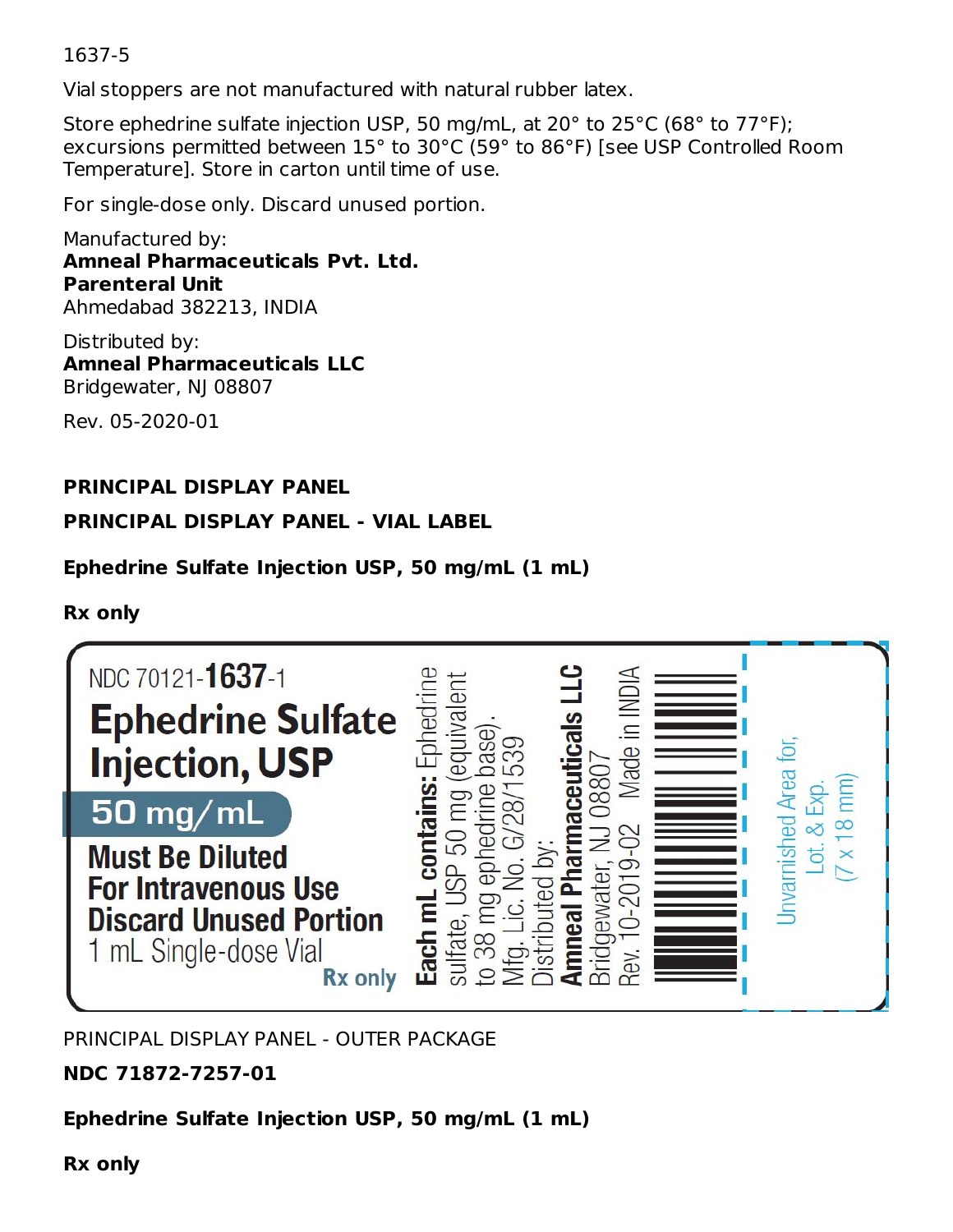# $C5 R_{\rm c}$  only NDC 71872-7257-1

Ephedrine Sulfate Injection, USP 50 mg/mL 1 mL Single-dose Vial

#### Lot# XXXX - XXXX  $Exp: XX/XXX$ Qty: 1 Vial

Must Be Diluted. For Intravenous Use. Discard Unused Portion.

Each mL contains: Ephedrine sulfate, USP 50 mg (equivalent to 38 mg ephedrine base); water for injection, pH adjusted with either sodium hydroxide and/or acetic acid if necessary (pH 4.5 to 7.0).

Direction for Use: See Package Insert.

Store at 20° to 25°C (68° to 77°F); excursions permitted between 15° to 30°C Store in carton until time of use. (59° to 86°F) [see USP Controlled Room Temperature.]

Vial stoppers are not manufactured with natural rubber latex.

Manufactured by: Amneal Pharmaceuticals Pvt. Ltd. Parental Unit Ahmedabad 382213, INDIA Distributed by: Amneal Pharmaceuticals LLC Bridgewater, NJ 08807

Manufacturer NDC: 70121-1637-05

Repackaged

& Distributed By:



Medical Purchasing Solutions

Scottsdale, AZ 85260

www.medicalpurchasingsolutions.com

# **EPHEDRINE SULFATE**

ephedrine sulfate injection

| <b>Product Information</b>             |                                          |                              |                                    |  |
|----------------------------------------|------------------------------------------|------------------------------|------------------------------------|--|
| <b>Product Type</b>                    | <b>HUMAN PRESCRIPTION</b><br><b>DRUG</b> | <b>Item Code</b><br>(Source) | NDC:71872-7257(NDC:70121-<br>1637) |  |
| <b>Route of Administration</b>         | <b>INTRAVENOUS</b>                       |                              |                                    |  |
|                                        |                                          |                              |                                    |  |
| <b>Active Ingredient/Active Moiety</b> |                                          |                              |                                    |  |